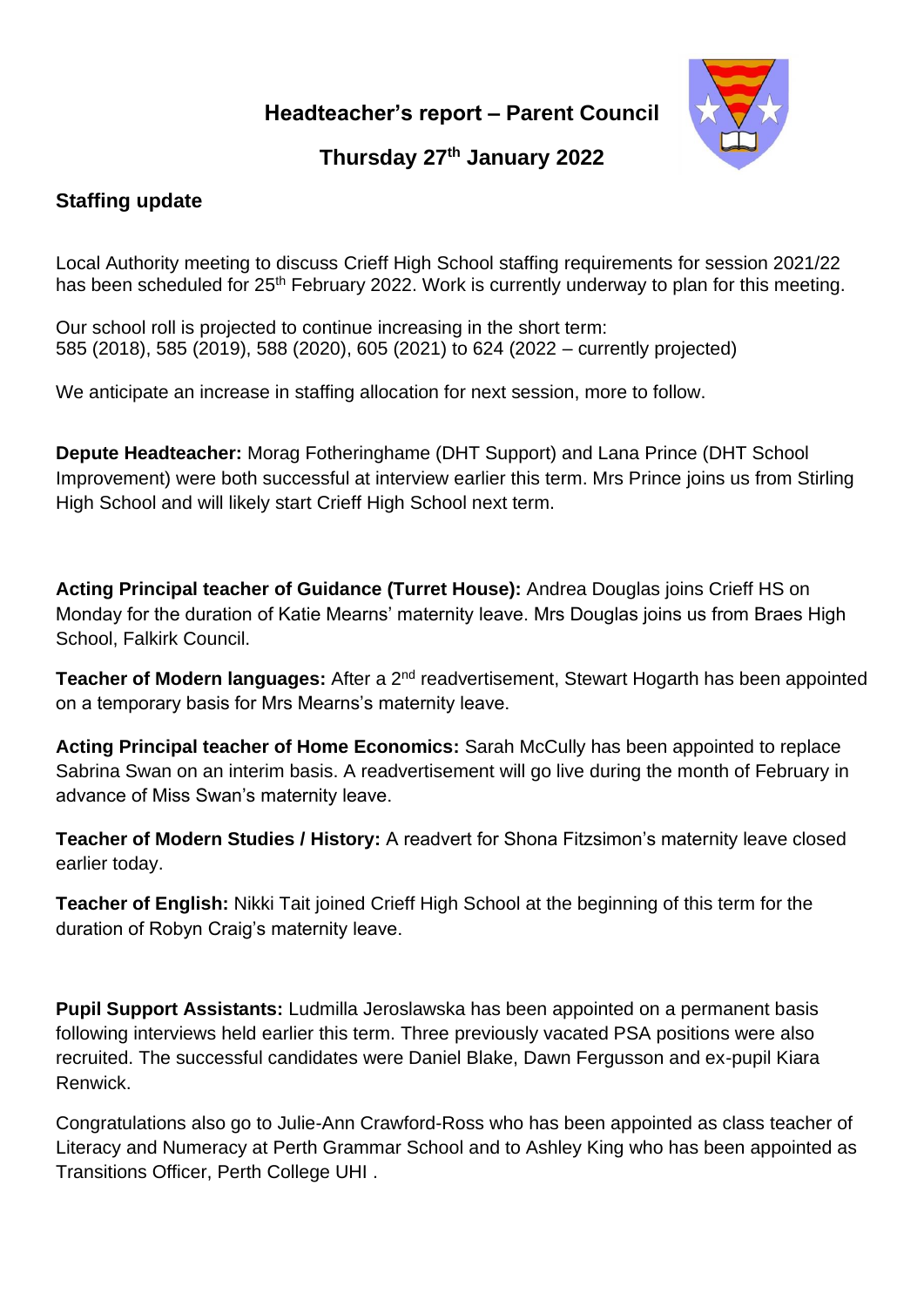#### **COVID update**

- 4 or fewer positive cases reported to the school each week for the duration of the COVID pandemic, with the exception of this week where we have been notified of 8 positive cases as at 26.01.22, 12 noon.
- Individual cases of staff members testing COVID positive or self-isolating with very minimal interruption to daily learning and teaching.

### **Term 2 Pupil attendance**





## Term 2 Average Attendance Rates by Year Group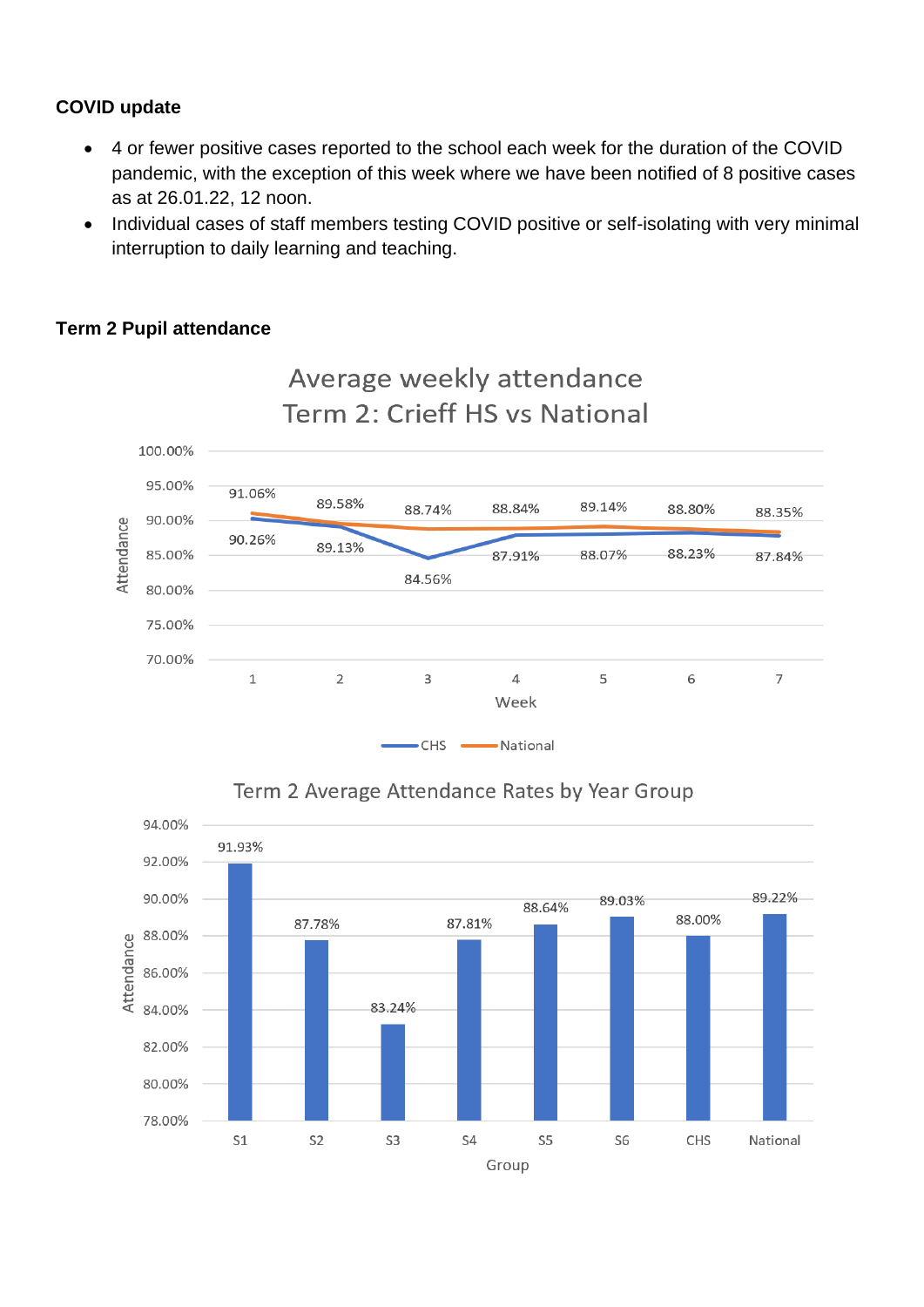## **Dates for the diary**

Prelims finish this week and have been largely un-interrupted as any positive COVID cases this term have been within the S1 – S3 year groups.

| Wednesday 26 <sup>th</sup> January:                  | S3 Reports due for completion              |  |
|------------------------------------------------------|--------------------------------------------|--|
| Friday 4 <sup>th</sup> February:                     | S4 – S6 Reports due for completion         |  |
| Tuesday 8 <sup>th</sup> February:                    | S3 Parents' evening                        |  |
| Monday 14 <sup>th</sup> February:                    | S4 Parents' evening                        |  |
| Monday 14 <sup>th</sup> February:                    | S3/S4/S5 Course choice begins              |  |
| Wednesday 16 <sup>th</sup> February:                 | <b>Inservice Day</b>                       |  |
| Thurs 17 <sup>th</sup> and Fri 18 <sup>th</sup> Feb: | Mid-term break                             |  |
| Wednesday 23rd February:                             | P7 Transition Day / P7 Information Evening |  |
| Tuesday 1 <sup>st</sup> March:                       | S5/S6 Parents' evening                     |  |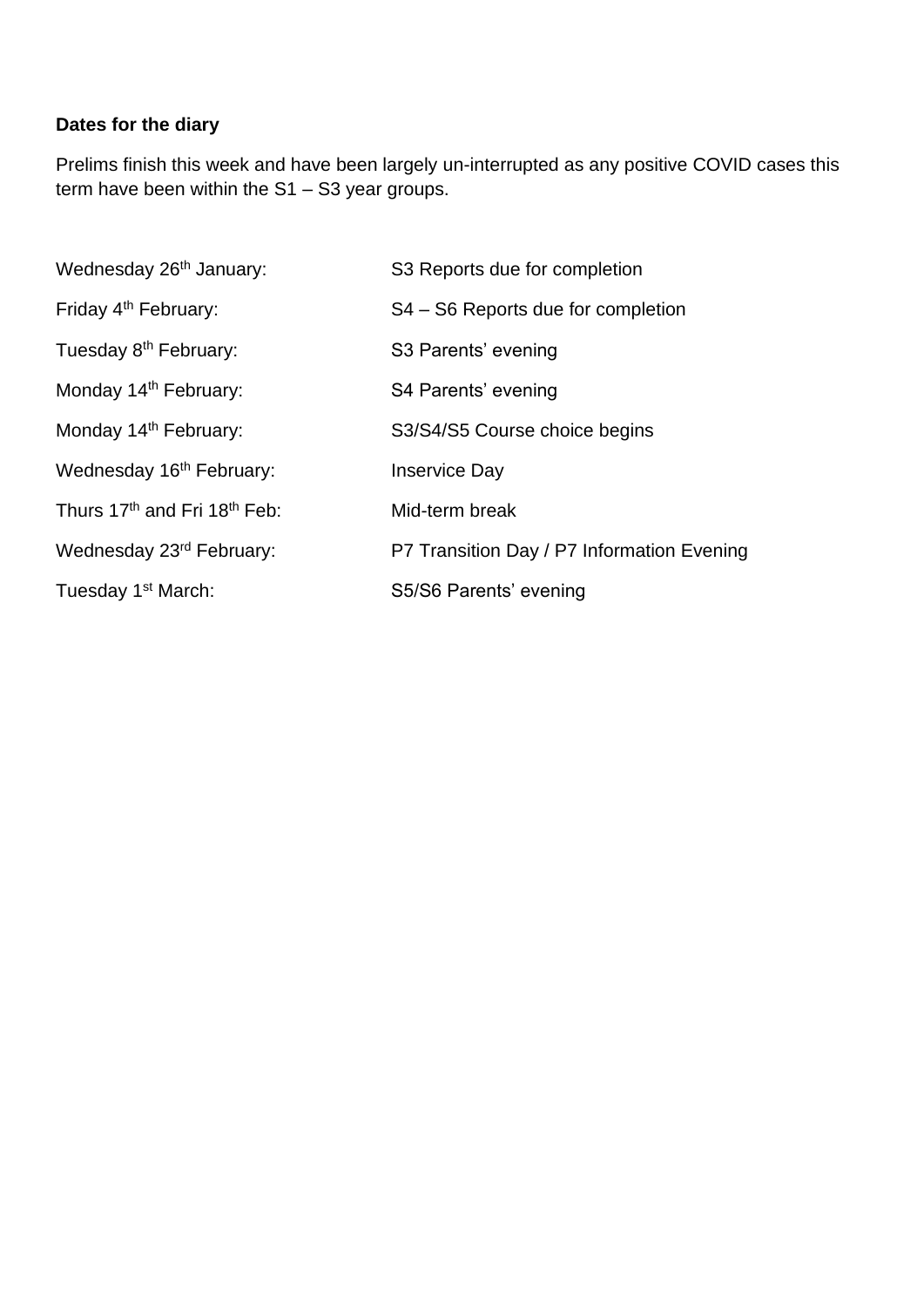#### **Curriculum review and feedback from recent survey**

1. Is your young person currently in P7 or S1?

| <b>More Details</b> | <b>V</b> Insights |    |
|---------------------|-------------------|----|
|                     |                   |    |
|                     |                   |    |
| Primary 7           |                   | 26 |
| S <sub>1</sub>      |                   | 39 |
|                     |                   |    |



2. Would your view be that young people should make curriculum choices: **More Details** 





#### **2019 review**

Currently S1 pupils make subject choices for S2/S3. In your view, have young people experienced the curriculum sufficiently to make an informed choice for S2/S3?

49 responses



**No: 59.2% of 49 responses (29 parents / carers) up to 69.2% of 65 responses (45 parents / carers) Yes: 32.7% of 49 responses (16 parents / carers) to 30.7% of 65 responses (20 parents / carers)**